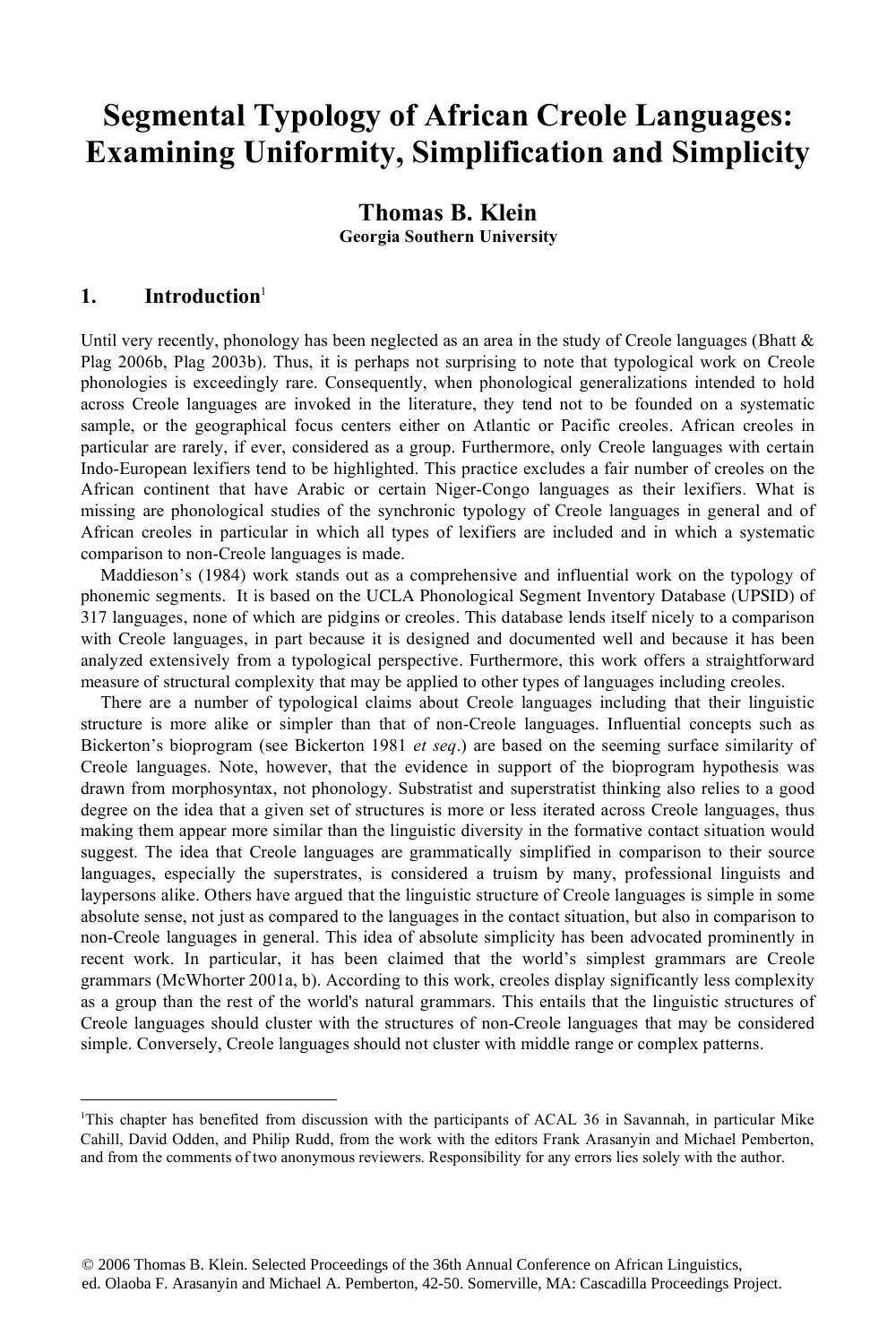Creole and creoloid languages in Africa display a great diversity of geographic locations, substrate languages, and superstrate lexifiers. Hence, they offer an excellent testing ground for notions of structural uniformity, simplification and simplicity. They also vary widely in age and degree of creolization or restructuring. For example, the Gulf of Guinea creoles are considered prototypical, and they are among the oldest creoles on earth. Others such as Nigerian Pidgin have been creolized very recently. The status as full-fledged Creole languages has been debated for some varieties such as Réunionnais and Shaba Swahili. Such languages, however, are eligible for inclusion in the present work as creoloid languages.

The aims of the present chapter are to construct and analyze a representative typological sample of phoneme inventories from African creoles and creoloid languages and to compare this sample with the inventories of lexifiers and potential substrate languages. Using the measures in Maddieson (1984), the results of the analysis of phoneme inventory size, vowel qualities, and stop series are contextualized and interpreted in light of the themes of uniformity, simplification and simplicity.

#### **2. A typological sample of African Creole languages**

It is an explicit goal in constructing the present sample to represent the range of creoles in Africa, that is, insular and continental languages with European and non-European lexifiers. No more than two closely related languages are admitted to avoid over-representation of particular types of creoles. For instance, two Gulf of Guinea creoles are included in the sample to represent insular Portugueselexified Creole languages even though there are additional creoles with this lexifier in that particular geographical area. Acrolectal varieties are generally excluded from consideration because they are least distinct from the lexifier; consequently, the focus is on basilectal or mesolectal varieties. Marginal phonemes are generally excluded. For instance, whenever a given phoneme is described as occurring only in recent loans from the lexifier, it is not included in the inventory of that particular Creole language. Finally, there is a bias towards the quality of the available descriptions. Only languages for which sufficiently detailed information on the phonology is available have been considered for this sample.

According to the survey in Smith (1995), Africa is home to about twenty-two Creole languages. The current sample contains fourteen languages. Table 1 lays out how the creoles are classified according to geographic area and lexifier language and which sources have been used to gather the phonological information.

| <b>IE-lexifier</b> |                         | Creoles                 | Sources                                                    |  |  |  |  |
|--------------------|-------------------------|-------------------------|------------------------------------------------------------|--|--|--|--|
| English            |                         | Krio                    | Fyle & Jones 1980, Nylander 1982, Turner 1965              |  |  |  |  |
|                    |                         | Nigerian Pidgin         | Faraclas 1996                                              |  |  |  |  |
| French             |                         |                         |                                                            |  |  |  |  |
|                    | Mascarenes              | Mauritian               | Baker 1972, Papen 1978                                     |  |  |  |  |
|                    |                         | Réunionnais             | Corne 1999, Papen 1978, Staudacher-Valliamée<br>1992       |  |  |  |  |
|                    | Seychelles              | Seychellois             | Bollée 1977, D'Offay & Lionnet 1982, Papen<br>1978         |  |  |  |  |
| Portuguese         |                         |                         |                                                            |  |  |  |  |
|                    | Continental             | Kriyol                  | Dieterle 1999, Kihm 1986, 1994, Rougé 2004                 |  |  |  |  |
|                    | Insular: Upper Guinea   |                         |                                                            |  |  |  |  |
|                    |                         | Cape Verdean (Santiago) | Macedo 1989, Mendes et al. 2002, Quint 2000,<br>Rougé 2004 |  |  |  |  |
|                    | Insular: Gulf of Guinea |                         |                                                            |  |  |  |  |
|                    |                         | Angolar                 | Lorenzino 1998, Maurer 1995                                |  |  |  |  |
|                    |                         | São Tomense (Foro)      | Ferraz 1979, Schang 2003                                   |  |  |  |  |
|                    | <b>Non-IE-lexifier</b>  |                         |                                                            |  |  |  |  |
| Arabic             |                         | Juba                    | Kaye & Tosco 2001, Owens 1997                              |  |  |  |  |
|                    |                         | Kinubi                  | Owens 1997, Pasch $&$ Thelwall 1987                        |  |  |  |  |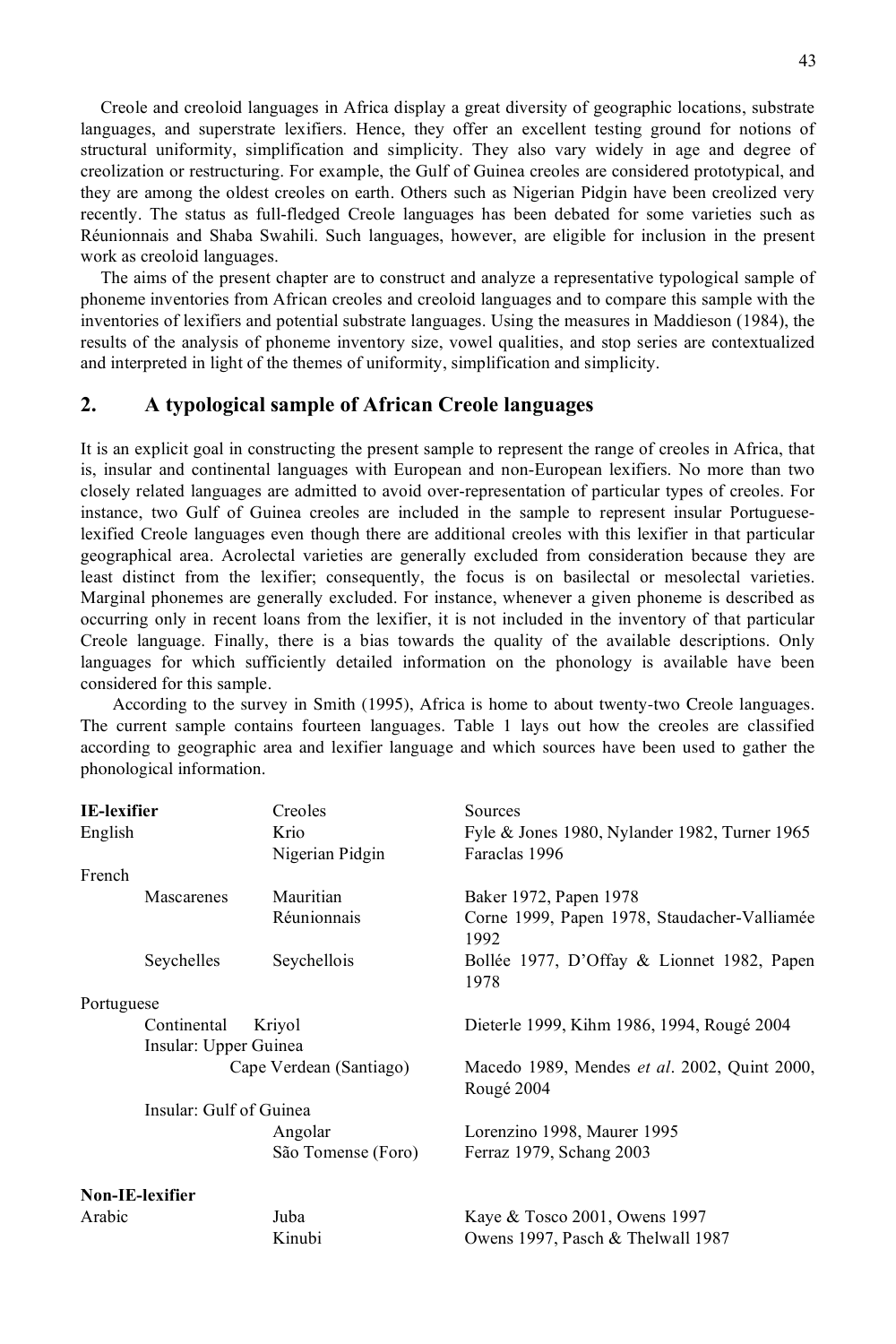| Niger-Congo |               |                                              |
|-------------|---------------|----------------------------------------------|
| Kikongo     | Kituba        | Fehderau 1962, 1966, Institut National 1982, |
|             |               | Mufwene 1997, Nida 1956, Swift & Zola 1963   |
| Ubangian    | Sango         | Pasch 1997, Walker & Samarin 1997            |
| Swahili     | Shaba Swahili | De Rooij 1995, Kapanga 1993                  |
|             |               |                                              |

*Table 1. African creoles in sample*

English, French, and Portuguese are the central Indo-European lexifiers in the African context. Importantly, representatives of creoles with non-Indo-European lexifiers are also included in the sample.

#### **3. Size and structure of phoneme inventories**

The inventories of the Creole languages are measured against the inventories of the potential substrates and the non-Niger-Congo lexifiers to render the comparison meaningful. To this end, phoneme counts were extracted for the Niger-Congo (*Niger-Kordofanian* in Maddieson's (1984) terminology; N=31), Nilo-Saharan (N=21), and Afro-Asiatic (N=18) languages represented via the phoneme charts in Maddieson (1984). Afro-Asiatic languages included in UPSID but not spoken on the African continent (Hebrew, Socotri, Neo-Aramaic) were not considered for this count. Khoisan languages were excluded because they are not potential substrates for any of the Creole languages in the present sample. Phoneme counts for the Indo-European lexifiers and Arabic were gathered from extant sources. This section displays the findings from the sample of African creoles as to total size of the phoneme inventory, the number of distinctive vowel qualities, and the number of stop series and contrasts these numbers with the results from the UPSID database and the counts for the lexifiers.

Maddieson's (1984) conventions for phoneme counts were followed exactly. Marginal phonemes have been excluded throughout. Nasal vowels contribute towards the phoneme inventory size, but count for the vowel quality inventory only if the quality of a given nasal vowel is distinct from the oral vowels in the language. For example, the qualities of the Mauritian nasal vowels are added to the vowel quality inventory because they are distinct from the qualities of the oral vowels. The vowel qualities of nasal vowels are not distinct from those of the oral vowels in languages such as Angolar or Cape Verdean; consequently, they are not added to the vowel quality inventory count (see below). All phonemic nasal vowels, however, appear in the count for the phoneme inventory size. Diphthongs are not counted unless they feature vowel qualities that do not occur elsewhere. Long consonants or vowels are not counted unless the length feature appears as idiosyncratic to a segment or if certain vowel qualities appear only with long vowels. For example, geminates in Arabic are not counted for the inventory because this length is interpreted as a suprasegmental feature (Maddieson 1984: 162). On the other hand, long and short vowels are counted because the source on Arabic that Maddieson (1984) uses describes different qualities for long versus short vowels.

The smallest African inventory has twenty phonemes (Efik), whereas the largest has fifty-nine (Igbo). This range is considerable, but it is not as great as in the UPSID database as a whole. The smallest inventories there have eleven phonemes, whereas the largest has 141 phonemes. Maddieson (1984) employs a tripartite metric of simplicity/complexity. Simple inventories have fewer than twenty phonemes. Typical phoneme inventories contain between twenty and thirty-seven segments. Seventy percent of the total UPSID languages (*c*. 222 languages) fall within the typical range. Inventories with more than thirty-seven phonemes are classed as complex. No African languages in the current sample have simple inventories by this measure. Sixty African languages (86%) in this sample fall within the typical range, whereas ten (14%) have thirty-eight or more phonemes.

English, French, Portuguese, and Arabic are examined as lexifier languages for the present sample of Creole languages. Varieties of Arabic have been logged as having thirty-six phonemes (Maddieson 1984) and thirty-two phonemes (Thelwall & Akram Sa'adeddin 1999), English as thirty-six (Ladefoged 1999) and thirty-seven (Cruttenden 1994), French as thirty-seven (Maddieson 1984) and thirty-four (Fougeron 1999), and European Portuguese as thirty-three (Cruz-Ferreira 1999, Mateus &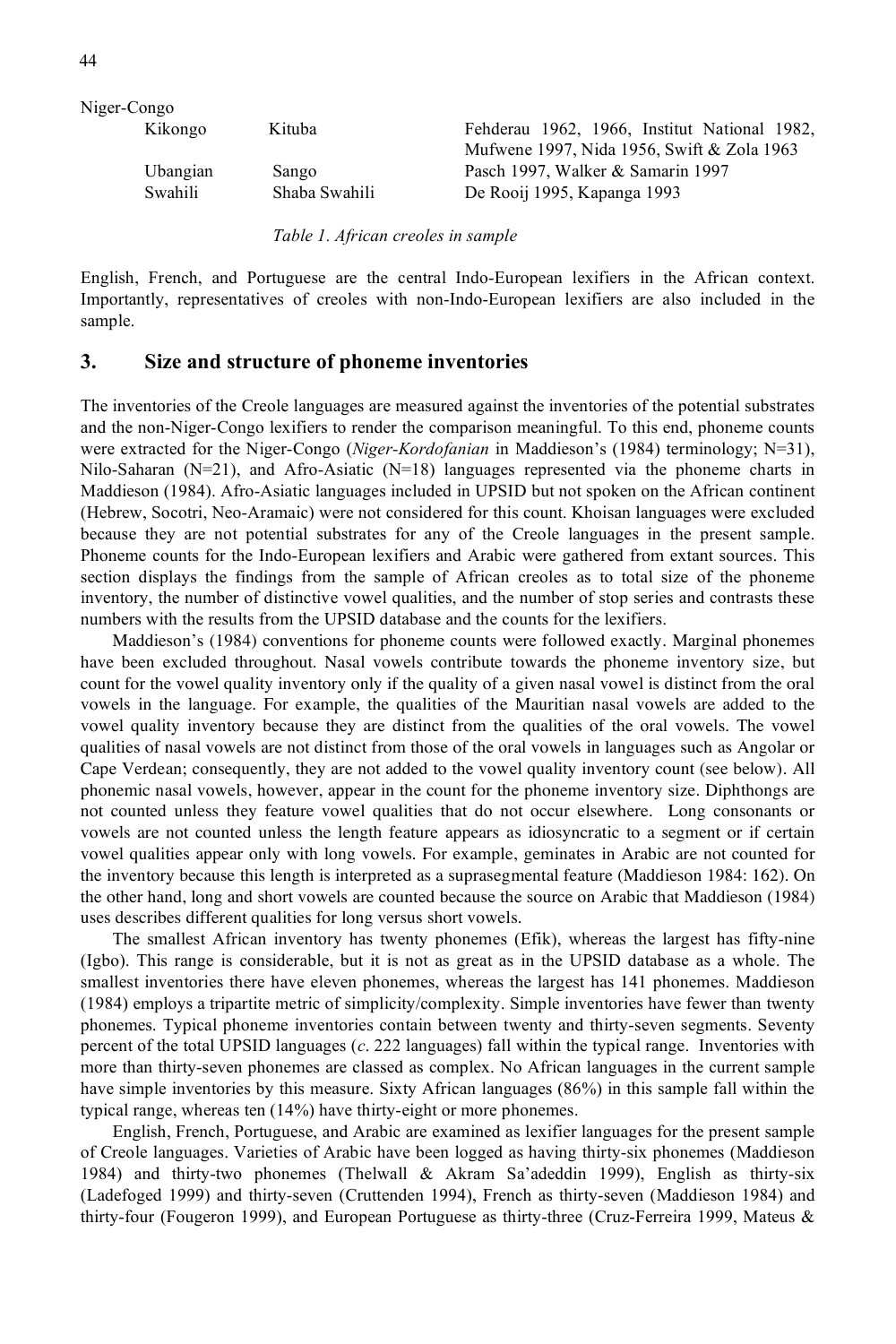d'Andrade 2000). Thus, the phoneme inventory sizes of these four lexifier languages fall within the typical range, albeit at the upper end of it.

| Creole                           | # of phonemes |
|----------------------------------|---------------|
| Kituba                           | 20            |
| Juba Arabic                      | 22            |
| Seychellois                      | 23            |
| Réunionnais                      | 24            |
| Kinubi, Mauritian, Shaba Swahili | 26            |
| Krio, Nigerian Pidgin            | 30            |
| Kriyol, São Tomense              | 31            |
| Cape Verdean                     | 34            |
| Sango                            | 35            |
| Angolar                          | 37            |

Table 2 displays the number of phonemes found in the inventories of African creoles.

*Table 2. Creole phoneme inventory size*

All creoles in the sample have between twenty and thirty-seven phonemic segments. This means that all Creole languages sampled have an inventory size that is typical for non-Creole languages. None have quantitatively complex inventories. None of the creoles in the sample exhibit an inventory size that has been classified as simple in the analysis of the non-Creole languages.

The inventories of distinctive vowel qualities in all the UPSID languages range in size from three to fifteen. Five-vowel systems are most frequent (31%), followed by six-vowel systems (19%) and seven-vowel systems (15%). Maddieson (1984) suggests a complexity metric that classifies systems of three to four distinctive vowel qualities as simple and eight to fifteen phonemic vowel qualities as complex. Typical non-Creole languages display five to seven distinctive vowel qualities. This group makes up almost two thirds of the UPSID languages. The vowel quality inventories in the African languages range from three (Shilha) to ten (Akan, Amo, Dan, Diola, Hamer, Sebei, Somali). Shilha is the only language with fewer than five vowels in the present sample. Eighteen languages have fivevowel systems (26%), nine have six-vowel systems (13%), and twenty have seven vowels (29%). The remaining twenty-two African languages (31%) have between eight and ten distinctive vowel qualities. Thus, fifty-three percent (37/70) of African languages in the sample fall within the range typical for UPSID languages overall. The vast majority of the African languages ranges between five and ten vowels. The range of the lexifiers appears to be greater. Dialects of Arabic may have three (Thelwall & Akram Sa'adeddin 1999), or eight (Maddieson 1984) distinctive vowel qualities, French has twelve (Maddieson 1984, Fougeron 1999), varieties of English have twelve (Ladefoged 1999) or thirteen (Cruttenden 1994) vowels, and European Portuguese has a nine-vowel system (Cruz-Ferreira 1999, Mateus & d'Andrade 2000).

The vowel quality inventories of the African Creole languages are displayed in (1) through (4). Following a notational convention in Maddieson (1984), the mid vowel phonemes in quotation marks may be tense or lax.

(1) Five-vowel inventory: Juba Arabic, Kinubi, Kituba, Kriyol, Seychellois, Shaba Swahili

$$
\begin{array}{cc}\ni & u \\
"e" & \qquad "o"\n\end{array}
$$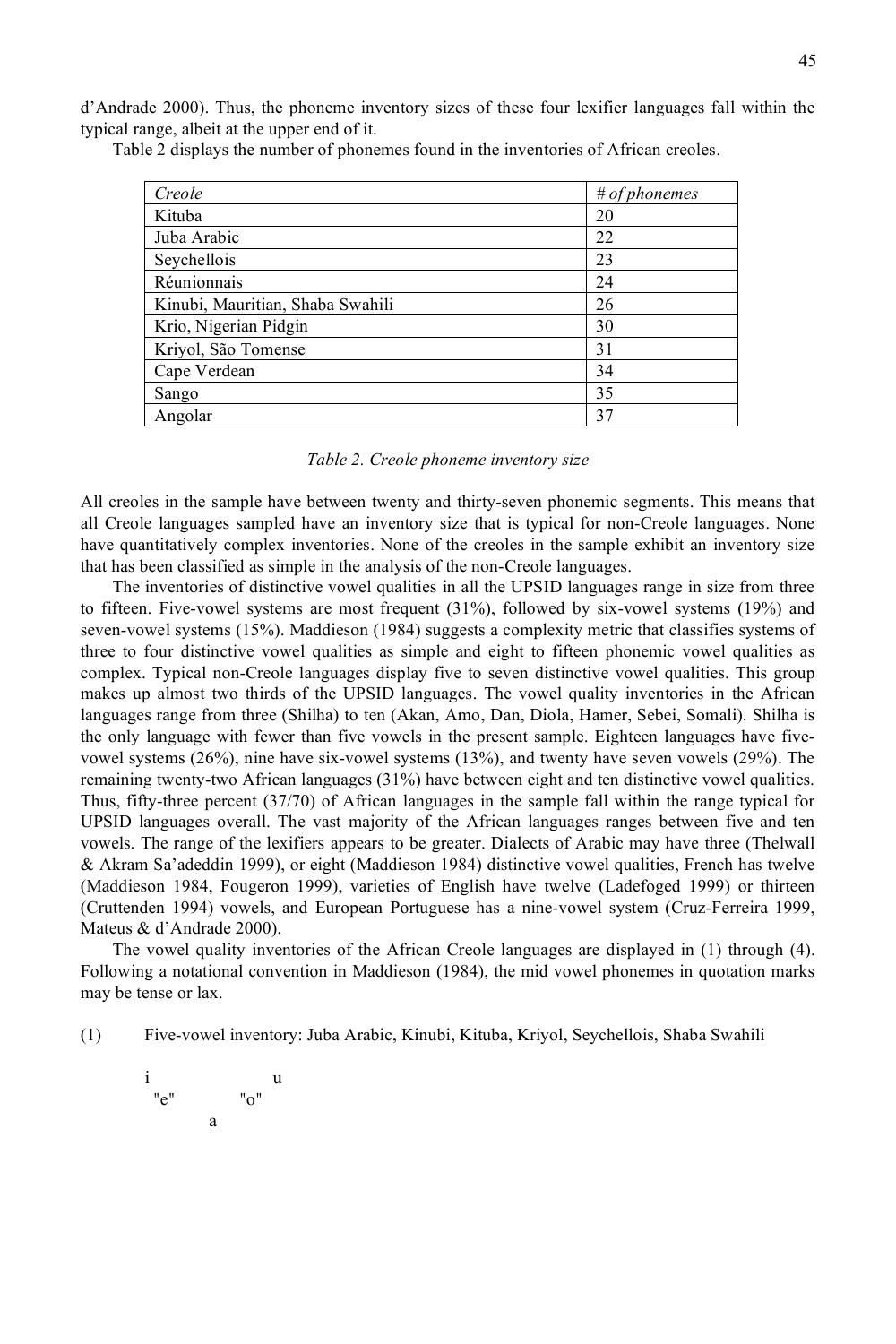(2) Six-vowel inventory: Réunionnais

i u e o  $a/a$  a

Note that the literature on Réunionnais posits variable qualities for the low front or central vowel. Papen (1978) calls it a schwa, whereas Staudacher-Valliamée (1992) posits a distinction among the low vowels. These descriptive reports are interpreted as the variable realization of a sixth vowel in this system.

(3) Seven-vowel inventory: Angolar, Krio, Nigerian Pidgin, Sango, São Tomense

i u e o  $\epsilon$  o a

(4) Eight-vowel inventories (a) Cape Verdean (b) Mauritian i u i u

| $e \t o$                                                  | $e \qquad \qquad$                                         | $\omega$                |  |
|-----------------------------------------------------------|-----------------------------------------------------------|-------------------------|--|
| $c \t s$                                                  |                                                           | $\tilde{x}$ $\tilde{0}$ |  |
|                                                           |                                                           | a ã                     |  |
| 그래도 그 아버지는 그 사람들은 그래도 그 아버지는 사람들을 사용하고 있다. 그 사람들은 어디에 있다. | $\mathbf{a}$ and $\mathbf{a}$ are the set of $\mathbf{a}$ |                         |  |

Given the data in (1) through (4), it becomes clear that African creoles only exhibit between five and eight phonemic vowels. Five- and seven-vowel systems are most frequent  $(11/14 = 79%)$ . Only fourteen percent (2/14) show a complex vowel inventory by Maddieson's measure. Interestingly, no African Creole language in the sample boasts a simple vowel system of just three or four vowels.

In the UPSID database, the number of stop phoneme series by manner of articulation in a single language ranges from one to six. There is a total of fourteen different stop series attested overall. Languages with two stop series are most frequent (51%). Languages with only one stop series, which is almost invariably plain voiceless, are considered simple. Languages with two or three stop series, which generally exhibit plain voiceless and plain voiced stops plus one other series, are considered typical, whereas languages with four to six series are considered complex. Note that Maddieson (1984) groups labio-velar stops with place, not manner, so they do not figure in this count even though a number of African Creole and non-Creole languages possess them. African languages range from one (Sebei) to six (Igbo) stop series. The great majority (60/70; 86%) of African languages fall within the typical range of two or three stop series, however. Two stop series (26/70) and three-stop series (24/70) are almost equally distributed within this range. With the exception of Igbo, only languages with four series of stops (8/70) are found in the complex range. All lexifier languages in the present sample have two series of stops; note that the Arabic pharyngeals are grouped with place, not manner.

The number and the types of stop series by manner found in the African Creole languages are displayed in (5) through (7).

| (5) | Two stop series |             |                             |  |  |  |  |  |  |  |
|-----|-----------------|-------------|-----------------------------|--|--|--|--|--|--|--|
|     | Plain voiceless | /p, t, $k/$ | Cape Verdean, Juba Arabic,  |  |  |  |  |  |  |  |
|     | Plain voiced    | /b, d, q/   | Kinubi, Kituba, Krio,       |  |  |  |  |  |  |  |
|     |                 |             | Mauritian, Nigerian Pidgin, |  |  |  |  |  |  |  |
|     |                 |             | Réunionnais, Seychellois    |  |  |  |  |  |  |  |

46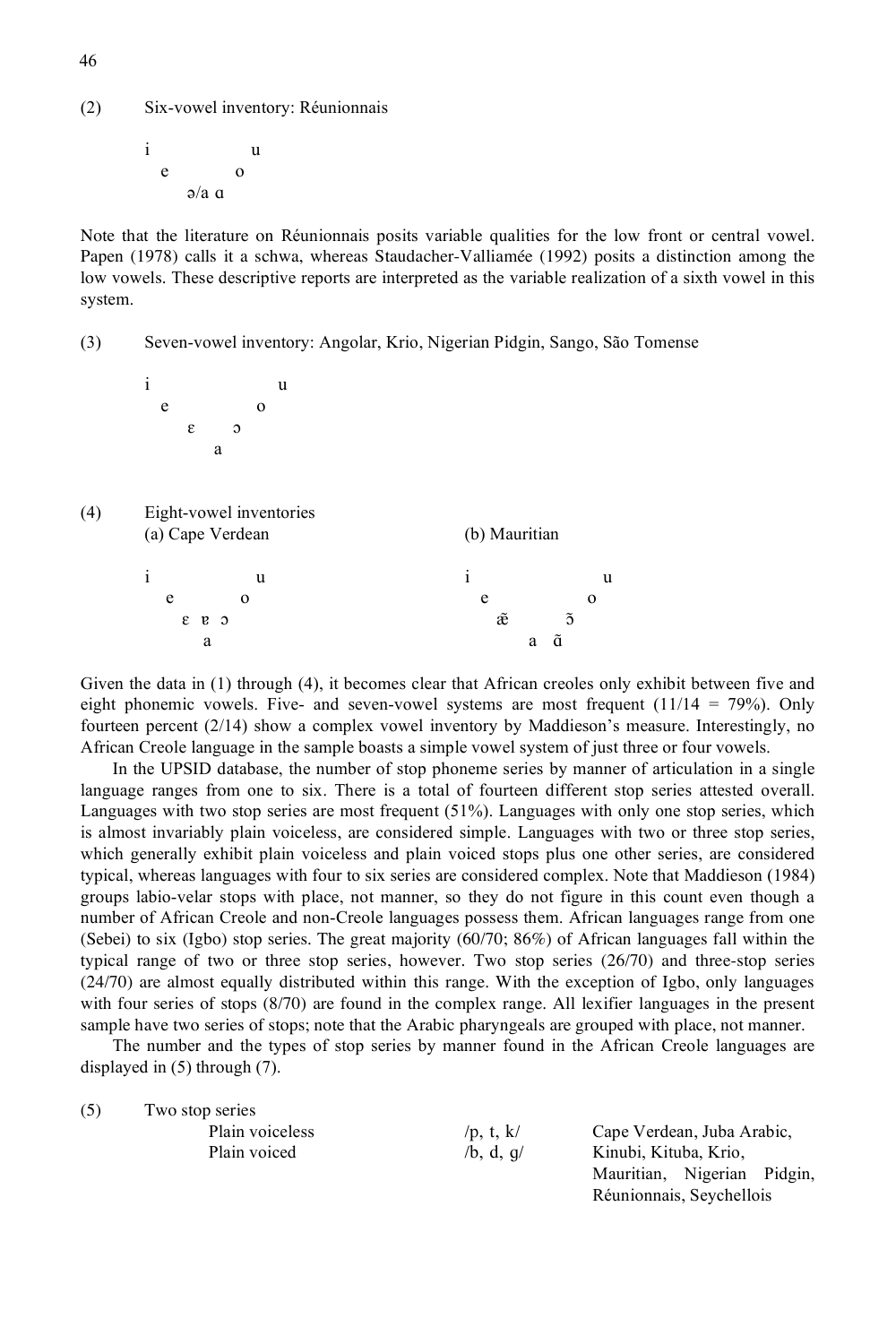| (6) | Three stop series |                        |                                    |                      |  |  |  |  |
|-----|-------------------|------------------------|------------------------------------|----------------------|--|--|--|--|
|     | (a)               | Plain voiceless        | /p, t, $k/$                        | Sango, Shaba Swahili |  |  |  |  |
|     |                   | Plain voiced           | $/b$ , d, g/                       |                      |  |  |  |  |
|     |                   | Prenasalized voiced    | $\mu^{m}b$ , $^{n}d$ , $^{n}q/\mu$ |                      |  |  |  |  |
|     | (b)               | Plain voiceless        | /p, t, $k/$                        | São Tomense          |  |  |  |  |
|     |                   | Plain voiced           | /g/                                |                      |  |  |  |  |
|     |                   | Voiced implosive       | /6, d/                             |                      |  |  |  |  |
| (7) |                   | Four stop series       |                                    |                      |  |  |  |  |
|     | (a)               | Plain voiceless        | /p, t, $k/$                        | Angolar              |  |  |  |  |
|     |                   | Plain voiced           | /g/                                |                      |  |  |  |  |
|     |                   | Voiced implosive       | /6/                                |                      |  |  |  |  |
|     |                   | Prenasalized voiced    | $\mu^{m}b$ , $^{n}d$ , $^{n}q/\mu$ |                      |  |  |  |  |
|     | (b)               | Plain voiceless        | /p, t, $k/$                        | Kriyol               |  |  |  |  |
|     |                   | Plain voiced           | /b, d, g/                          |                      |  |  |  |  |
|     |                   | Prenasalized voiceless | $\mu^{m} p$ , $^{n} t$ , $^{n} k$  |                      |  |  |  |  |
|     |                   | Prenasalized voiced    | $\mu^{m}b$ , $^{n}d$ , $^{n}g/\mu$ |                      |  |  |  |  |
|     |                   |                        |                                    |                      |  |  |  |  |

Following Maddieson's (1984: 26) convention, a single phoneme is sufficient to establish a distinct stop series, even though such a series may be considered defective on other counts. Only two to four stop series are found in a given creole, and there are just five types of stops attested. Series of two stops are most frequent (9/14), and nearly all African creoles ( $12/14 = 86\%$ ) show two or three series. Thus, the great majority of creoles show what is considered typical for the UPSID languages in terms of the number of stop series. Two African creoles in the sample may be considered complex, given that they boast four types of stops. Importantly, none of the African creoles display just a simple onestop series. The occurring types of stops can show significant substrate influence, in particular through the presence of implosives and prenasalized stops.

Table 3 summarizes and displays the numbers for the range, the median, and the average of phoneme inventory size, vowel quality inventory, and number of stop series for the African creoles, the African non-Creole languages, the four lexifiers combined, and all the languages in Maddieson's (1984) UPSID sample.

|              | Phoneme inventory |      |      | Vowel qualities |     |     | Stop series |     |     |
|--------------|-------------------|------|------|-----------------|-----|-----|-------------|-----|-----|
|              | Range             | Med  | Avg  | Range           | Med | Avg | Range       | Med | Avg |
| Creoles      | $20 - 37$         | 28   | 28.2 | $5 - 8$         | 6.5 | 6.2 | $2 - 4$     |     | 2.5 |
| African NCs  | $20 - 59$         | 30.5 | 31.4 | $3 - 10$        |     | 6.9 | 1-6         |     | 2.6 |
| Lexifiers    | 32-37             | 36   | 35.0 | $3-13$          | 12  | 9.9 |             |     |     |
| <b>UPSID</b> | 11-141            | 28.5 | >31  | $3 - 15$        |     |     | 1-6         |     |     |

#### *Table 3. Numerical distribution*

Maddieson (1984: 7) reports that the mean number of segments per language in the UPSID sample is a little over thirty-one whereas the median falls between twenty-eight and twenty-nine. Means or medians for the other parameters in focus cannot be recovered from his work.

Table 3 shows that the lexifiers occupy the narrowest range in terms of the size of the phoneme inventory. The spread for the Creole languages is significantly wider, but does not extend beyond what is considered typical for the world-wide sample of UPSID languages. The African non-Creole languages display a greater range of phoneme inventory sizes, whereas the range of the UPSID languages combined is the largest. The medians and the averages are close for the great majority of the parameters under discussion, indicating fairly even distribution across the languages under investigation. Exceptions to this finding are the medians and averages for the phoneme inventories in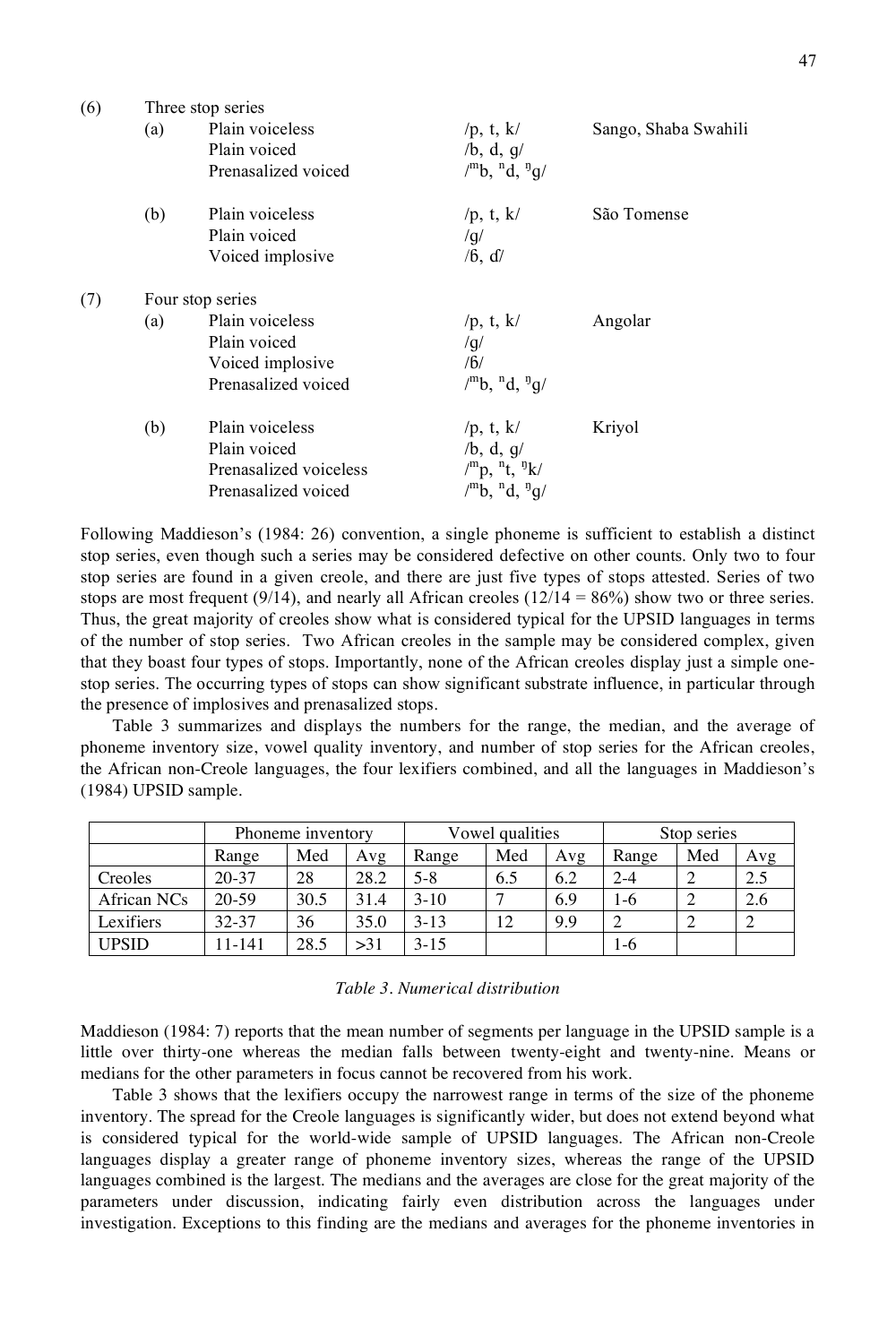the UPSID languages and the vowel quality inventories for the lexifiers. The latter mismatch reflects that fact that the spread of vowel qualities is quite significant in the lexifiers, but most of them cluster towards the upper end of the continuum. The numbers in Table 3 show that the Creole languages have on average the smallest phoneme inventories of the four language groups considered. The inventories of the African non-Creole languages and the UPSID languages are on average a full series of phonemes larger that the creoles. This difference is more pronounced in comparison with the lexifier languages. They average around seven phonemes more than the creoles; this is roughly the equivalent of two full series of phonemes. The Creole languages display the narrowest spread in terms of vowel quality inventories. The other three language groups have quality inventories ranging from simple to complex, whereas the creoles are within or just above the typological middle ground. The African creoles and non-creoles center on a seven-vowel system. The lexifiers, in distinct contrast, average three more vowels. African non-creoles and the UPSID languages exhibit the widest spread in terms of the number of observed stop series. Creole languages are narrower along this parameter, again centering on the typological middle ground or extending just above it. The four lexifier languages all show two series of stops; hence, they are the most uniform of the four language groups in terms of this parameter.

#### **4. Discussion and conclusion**

Greater uniformity in the African Creole and creoloid languages is observed consistently only in comparison to the potential substrates. The creoles appear more alike in terms of their phonological segments than the diverse set of potential substrates and the vast geographical area over which they are distributed might suggest. They are significantly narrower in the number and range of the observed phoneme inventory sizes, vowel qualities, and manner stop series than African non-Creoles. However, the superstrates examined are actually more uniform than the African creoles in terms of phoneme inventory size and number of stop series, whereas vowel quality inventories of the creoles cluster more strongly than those of the lexifier languages. It seems remarkable that the African creoles do not display any nine-vowel systems even though this is found in Portuguese and is not uncommon in the substrates.

Broad confirmation for the notion of simplification in Creole languages has been found only in terms of the size of the total inventory. The Creole phoneme inventories are significantly smaller than those of the potential substrates, and even more so in comparison to the superstrates. Simplification in comparison to the potential substrates seems minor in terms of the vowel quality inventories and the number of stop series. Notwithstanding a number of outliers among the African non-Creoles, the averages for these two parameters are quite comparable. Simplification appears more pronounced in comparison to the vowel quality inventories of the Indo-European lexifiers. The rich vowel sets of French and English, in particular, are not found in any of the Creole languages. No simplification of the stop series of the lexifiers takes place, however. Instead, certain African Creole languages display additional stop series such as implosives and pre-nasalized stops typical for their substrates and are, hence, more complex than their lexifiers on this count.

None of the creoles and creoloid languages in the sample may be classed as having simple segmental structures by any of the typological measures applied. This is noteworthy evidence against the common idea that creoles in general or African creoles in particular have simple grammars in some absolute sense. Nonetheless, the attested structures show a clear typological pattern overall. Nearly all types of structure investigated for African Creole languages in the present chapter are located within what is considered typical for non-Creole languages. Examples of typological complexity may be found as well, but they tend to cluster in the Portuguese-lexified West African creoles. The strong showing of the typological middle is by no means unique to African creoles or to segmental parameters. Klein (2006) has demonstrated that typical segmental inventories predominate in a worldwide sample of Creole languages as well. In addition, the syllable template of Creole languages has recently been shown to be more complex than is often claimed; it is certainly not just CVCV. Notwithstanding certain simplifications of the syllables of Indo-European lexifiers,  $(C)(C)(C)$ emerges as a common creole syllable template upon close examination (Klein, ms.; Plag & Schramm 2006). Thus, there is significant evidence that African creoles and their kin around the world do not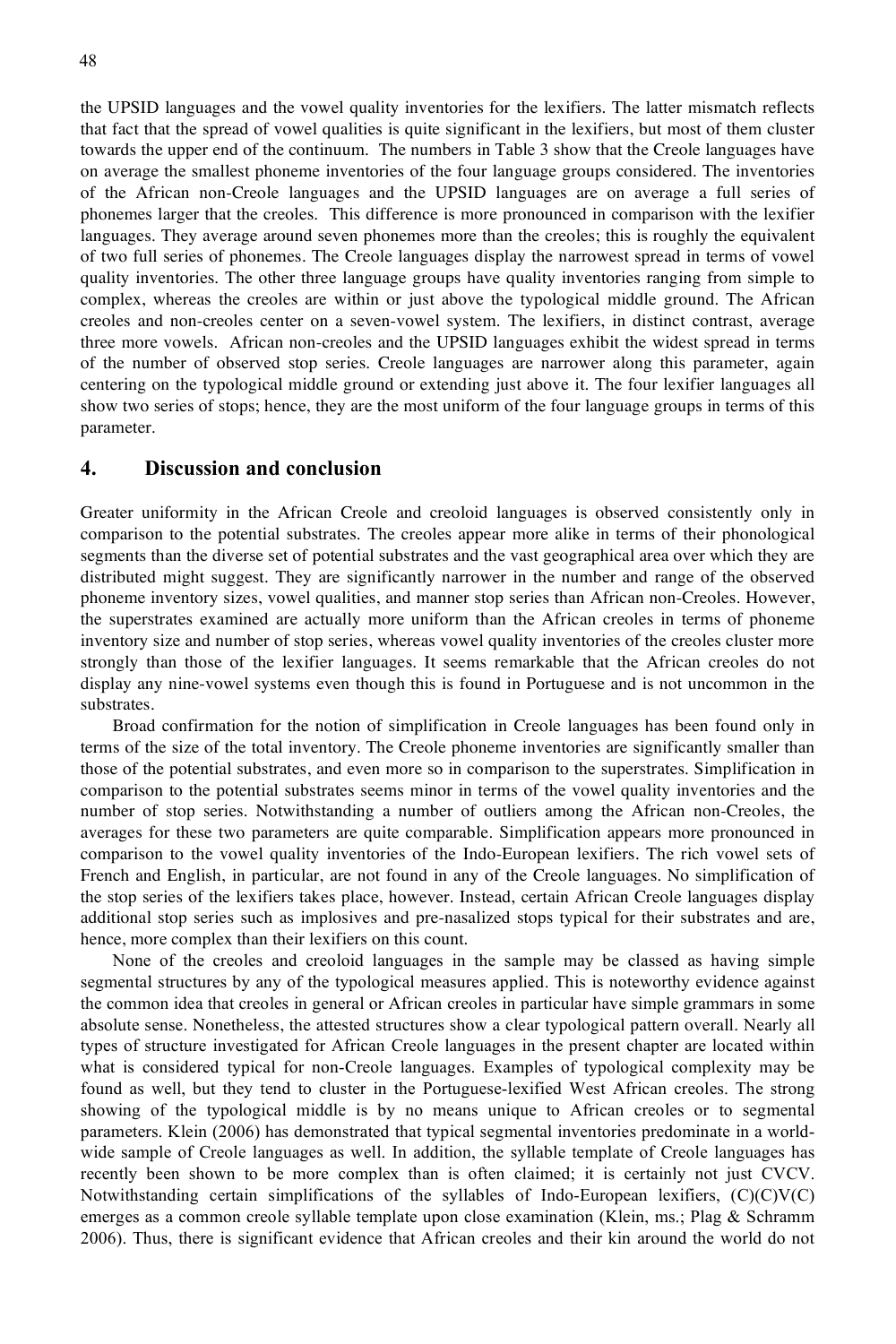display simple phonological structures in an absolute sense, in particular as far as phonemic inventory parameters and syllable templates are concerned, but instead occupy a typological middle.

This chapter has demonstrated that significant novel generalizations may be obtained from the scrutiny of the phonological typology of African Creole languages, an area that has been treated only cursorily in the literature to date. Popular conceptions of the alleged uniformity, simplification and simplicity in the structure of Creole languages need to be revisited in light of the evidence presented here. It will be interesting for future work to develop the phonological typology of African creoles and creoloids along additional parameters and to examine Niger-Congo languages as lexifiers. When finegrained typologies of creoles, their substrates, and their superstrates are in place, we should be able to see more clearly which Creole structures are more uniform, simpler or more complex than those of the superstrate or substrate languages. The typological approach should also facilitate objective measurement of creoleness for disputed African creoloid languages such as Afrikaans. Future work should also find it interesting to figure out plausible reasons why the typological patterning of the phonology of Creole languages appears the way it does.

#### **References**

- Arends, Jacques, Pieter Muysken, and Norval Smith (eds.) 1995. Pidgins and creoles. An introduction. Amsterdam: Benjamins.
- Baker, Philip. 1972. Kreol. A description of Mauritian creole. London: Hurst.
- Bhatt, Parth, and Ingo Plag (eds.). 2006a. The structure of Creole words: segmental, syllabic and morphological aspects. Tübingen: Niemeyer.
- Bhatt, Parth, and Ingo Plag. 2006b. Introduction. In Bhatt and Plag (eds.), ix-xiv.
- Bickerton, Derek. 1981. Roots of language. Ann Arbor: Karoma.
- Bollée, Annegret. 1977. Le créole français des Seychelles. Esquisse d'une grammaire textes vocabulaire. Tübingen: Niemeyer.
- Byrne, Francis, and John Holm (eds.) 1993. Atlantic meets Pacific. A global view of pidginization and creolization. Amsterdam: Benjamins
- Corne, Chris. 1999. From French to creole. The development of new vernaculars in the French colonial world. London: University of Westminster Press.
- Cruttenden, Alan. 1994. Gimson's pronunciation of English (5th ed.). London: Arnold.
- Cruz-Ferreira, Madalena. 1999. Portuguese (European). In Handbook of the International Phonetic Association, 126-130. Cambridge: Cambridge University Press.
- De Rooij, Vincent. 1995. Shaba Swahili. In Arends *et al*. (eds.), 179-190.
- Dieterle, Gertrud. 1999. Disionariu kiriol inglis di Gine-Bisau. Creole English dictionary of Guinea-Bissau. Evangelical Church and WEC Mission of Guinea-Bissau.
- D'Offay, Danielle, and Guy Lionnet. 1982. Diksyonner kreol franse/ dictionnaire créole seychellois-français. Hamburg: Buske.
- Faraclas, Nicholas. 1996. Nigerian pidgin. London: Routledge.
- Fehderau, Harold Werner. 1962. Descriptive grammar of the Kituba language: a dialectal survey. American Mennonite Brethren Board of Missions. Léopoldville: Republic of Congo.
- Fehderau, Harold Werner. 1966. The origin and development of Kituba (lingua franca Kikongo). Ithaca, NY: Cornell University Ph.D. dissertation.
- Ferraz, Luiz Ivens. 1979. The creole of São Tomé. Johannesburg: Witwatersrand University Press.
- Fougeron, Cécile, and Caroline L. Smith. 1999. French. In Handbook of the International Phonetic Association, 78-81. Cambridge: Cambridge University Press.
- Fyle, Clifford N., and Eldred D. Jones. 1980. A Krio-English dictionary. Oxford: Oxford University Press.
- Institut National de Recherche et d'Action Pédagogiques, République Populaire du Congo. 1982. Éléments de grammaire Kituba. Éditions Fernand Nathan.
- Kapanga, André Mwamba. 1993. Shaba Swahili and the processes of language contact. In Byrne and Holm (eds.), 441-458.
- Kaye, Alan S. (ed.) 1997. Phonologies of Asia and Africa (including the Caucasus). Vol.2. Winona Lake, IN: Eisenbrauns.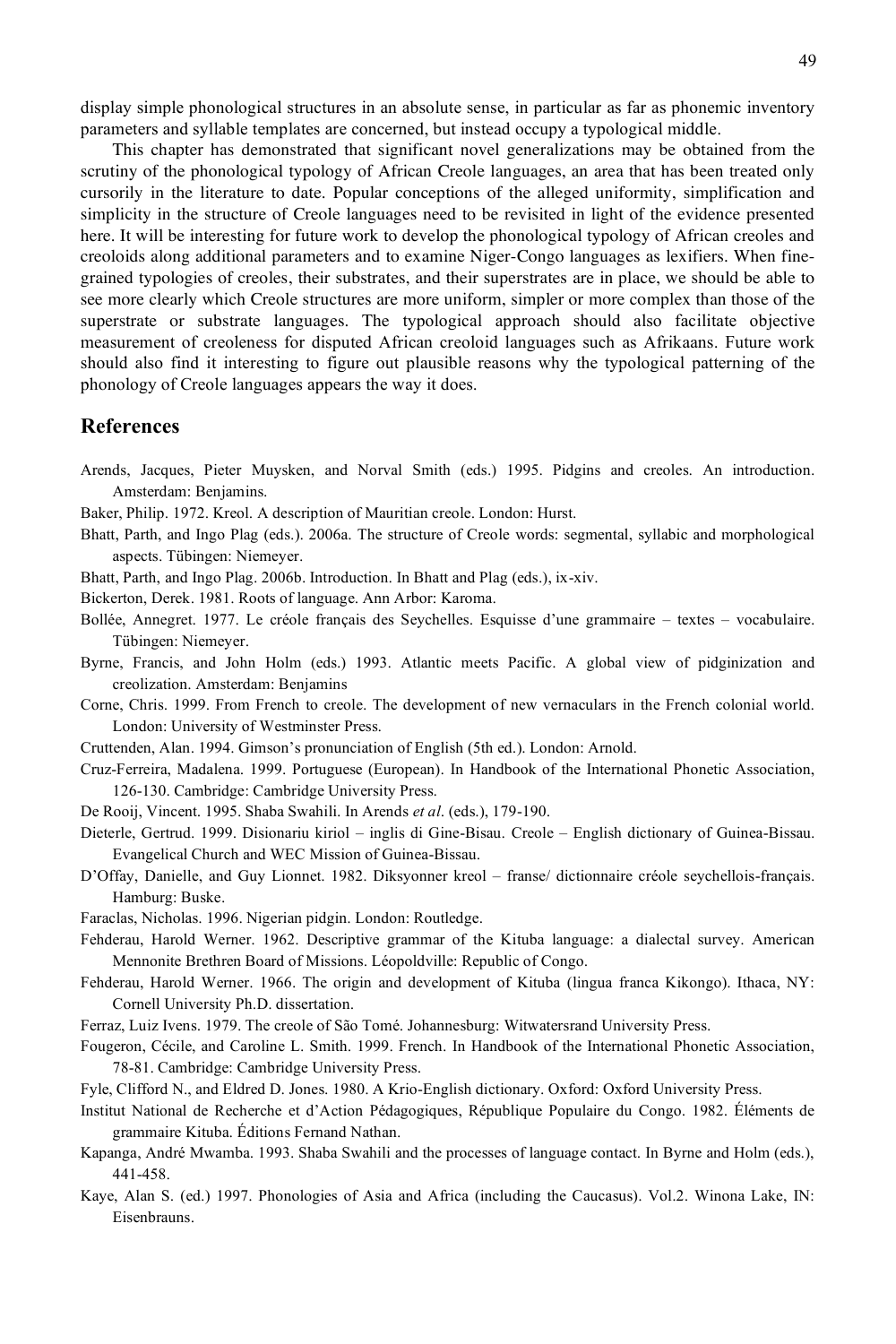- Kaye, Alan S., and Mauro Tosco. 2001. Pidgin and creole languages. A basic introduction. München: Lincom Europa.
- Kihm, Alain. 1986. Nasality in Kriol: the marked case? Journal of Pidgin and Creole Languages 1.1: 81-107.
- Kihm, Alain. 1994. Kriyol syntax. The Portuguese-based creole language of Guinea-Bissau. Amsterdam: Benjamins.
- Klein, Thomas B. 2006. Creole phonology typology versus simplicity: evidence from phoneme inventory size, vowel quality and stop consonants. In Bhatt and Plag (eds.), 3-21.
- Klein, Thomas B. Ms. Diversity and complexity in the typology of syllables in Creole languages. Statesboro, GA: Georgia Southern University.
- Ladefoged, Peter. 1999. American English. In Handbook of the International Phonetic Association, 41-44. Cambridge: Cambridge University Press.
- Lorenzino, Gerardo. 1998. The Angolar Creole Portuguese of São Tomé. Its grammar and sociolinguistic history. München: Lincom Europa.
- Macedo, Donaldo. 1989. Aspects of Capeverdean phonology. Boston, MA: Boston University Ph.D. dissertation. Maddieson, Ian. 1984. Patterns of sounds. Cambridge: Cambridge University Press.
- Mateus, Maria Helena and Ernesto d'Andrade. 2000. The phonology of Portuguese. Oxford: Oxford University Press.
- Maurer, Philippe. 1995. L'angolar: un créole afro-portugais parlé à São Tomé. Hamburg: Buske.
- Maurer, Philippe, and Thomas Stolz (eds.) 1987. Varia creolica. Bochum: Brockmeyer.
- McWhorter, John. 2001a. The world's simplest grammars are Creole grammars. Linguistic Typology 5: 125-166.
- McWhorter, John. 2001b. What people ask David Gil and why: rejoinder to the replies. Linguistic Typology 5: 388-412.
- Mendes, Mafalda, Nicolas Quint, Fátima Ragageles, and Aires Semedo. 2002. Dicionário prático português caboverdianu. Variante de Santiago. Disionári purtugés-berdiánu. Kiriolu di Santiágu. Lisbon: Verbalis.
- Mufwene, Salikoko. 1997. Kitúba. In Thomason (ed.), 173-208.
- Nida, Eugene. 1956. Kituba grammar. Typescript. Mennonite Brethren Seminary.
- Nylander, Dudley K. 1982. Étude descriptive du Krio (langue créole de la Sierra-Leone): phonologie et syntaxe. Thèse doctorat de troisième cycle. Université des langages et lettres de Grenoble III.
- Owens, Jonathan. 1997. Arabic-based pidgins and creoles. In Thomason (ed.), 125-172.
- Papen, Robert Antoine. 1978. The French-based creoles of the Indian Ocean: an analysis and comparison. San Diego, CA: University of California Ph.D. dissertation.
- Pasch, Helma. 1997. Sango. In Sarah G. Thomason (ed.), 209-270.
- Pasch, Helma, and Robin Thelwall. 1987. Losses and innovations in Nubi. In Maurer and Stolz (eds.), 91-165.
- Plag, Ingo (ed.) 2003a. Phonology and morphology of Creole languages. Tübingen: Niemeyer.
- Plag, Ingo. 2003b. Introduction. In Plag (ed.), ix-xi.
- Plag, Ingo, and Mareile Schramm. 2006. Early Creole syllable structure: a cross-linguistic survey of the earliest attested varieties of Saramaccan, Sranan, St. Kitts and Jamaican. In Bhatt and Plag (eds.), 131-150.
- Quint, Nicolas. 2000. Grammaire de la langue cap-verdienne. Paris: L'Harmattan.
- Rougé, Jean-Louis. 2004. Dictionnaire étymologique des creoles portugais d'Afrique. Paris: Karthala.
- Schang, Emmanuel. 2003. Syllable structure and creolization in Saotomense. In Plag (ed.), 109-120.

Smith, Norval. 1995. An annotated list of creoles, pidgins, and mixed languages. In Arends *et al*. (eds.), 331-374.

- Staudacher-Valliamée, Gillette. 1992. Phonologie du créole réunionnais: unité et diversité. Paris: Seeters.
- Swift, Lloyd B., and Emile W. A. Zola. 1963. Kituba basic course. Washington, D.C.: Foreign Service Institute.
- Thelwall, Robin, and M. Akram Sa'adeddin. 1999. Arabic. In Handbook of the International Phonetic Association, 51-54. Cambridge: Cambridge University Press.
- Thomason, Sarah G. (ed.). 1997. Contact languages. A wider perspective. Amsterdam: John Benjamins.
- Turner, Lorenzo Dow. 1965. Krio texts with grammatical notes and translations in English. Chicago: Roosevelt University.
- Walker, James A., and William J. Samarin. 1997. Sango phonology. In Kaye (ed.), 861-880.